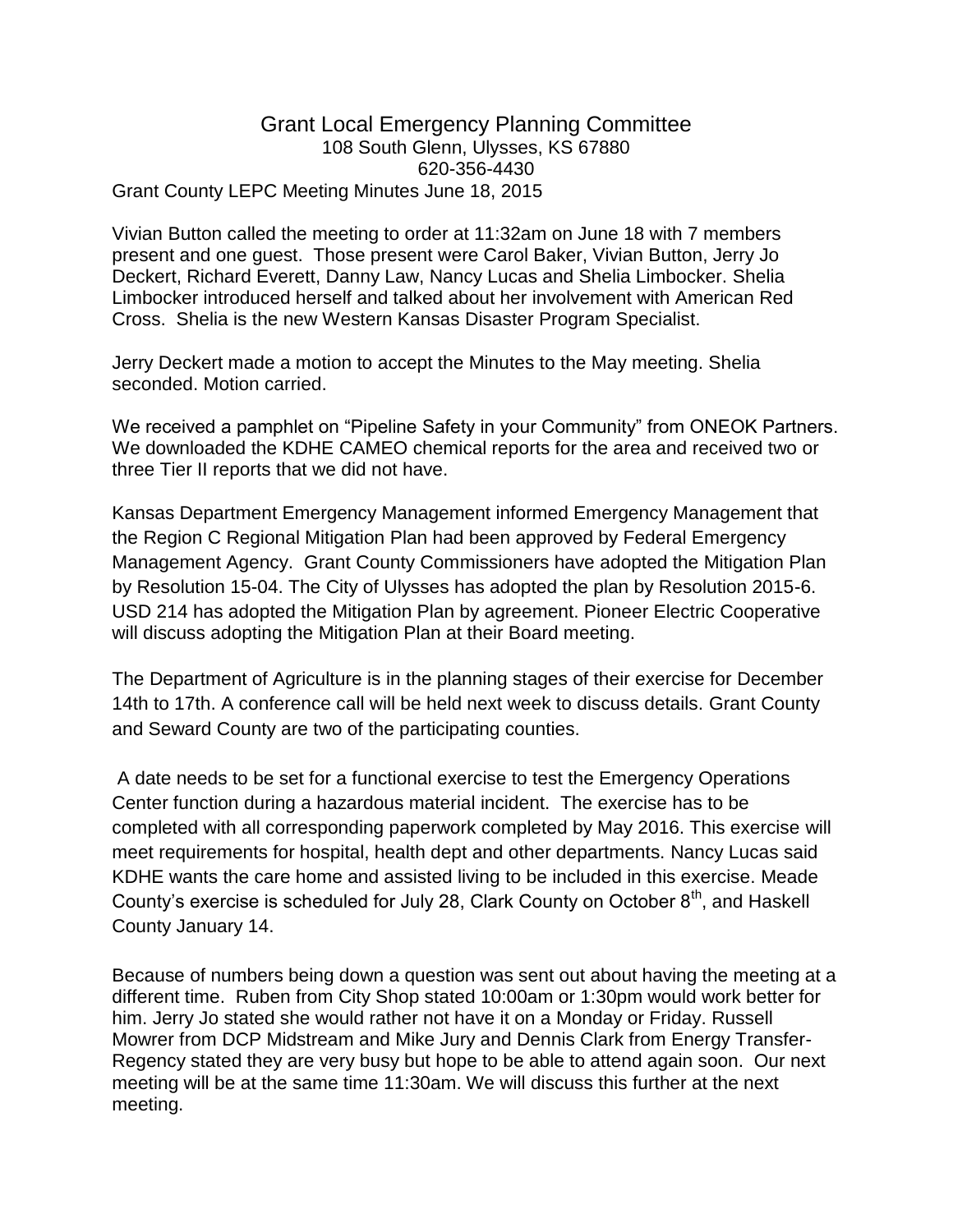One of the Southwest Kansas Regional Emergency Planning Council projects was to prepare new citizen preparedness guides. Don had some to pass out and Nancy Lucas also had some she received at the Southwest Hospital Emergency Response Team (SHERT) meeting to give out. A 2015 project will be to publish the citizen preparedness guides in Spanish.

Vivian has been working with Loren Wright to update 911 addresses around the county to prepare for the Nex-gen 911.

Kansas Department of Agriculture Division of Animal Health has issued a stop movement order for all Kansas poultry and live birds, effectively cancelling all poultryrelated shows and events through the calendar year of 2015.

The 2015 Grant County Free Fair will be July 17 thru July 25.

Some of the upcoming trainings are:

- Homeland Security Exercise and Evaluation Program (HSEEP) in Garden City Dec 15- 16 and Salina July 15 and 16;
- G290 Basic PIO November 10-11, 2015 location to be determined (TBD) and in Wichita September 22-23, 2015;
- G291 Joint Information System/Center Planning Course for Tribal, State and Local Public Information Officers November 12 TBD or Hays September 30.
- The 2015 Region 7 LEPC Conference will be in Nebraska City NE on August 6-8.
- MGT "Community Healthcare Planning and Response to Disasters Course" August 19-20 at the Heartland Preparedness center in Wichita.
- PER-Advanced Forensic Investigations for Hazardous Environments Course August 10-14 Manhattan

Richard Everett, regional health department coordinator, talked about a Donning and Doffing class put on by the 73 Civil Support team. KDHE wants at least 4 people from every hospital, EMS and other organizations to take the class. This is on KS.train.org. Richard also talked about an Ebola exercise that has to be completed within 18 months.

Shelia Limbocker, American Red Cross, talked about a Smoke Detector project that could be coordinator with the Fire Department. She also talked about the pillow case project for  $3^{rd}$  thru  $5^{th}$  grade. This is when you prepare for a storm. Kids can accomplish this task. For Example children or students can grab what they need to take with them and put it in an pillow case like shoes, clothes, games, food, water are just a few. Red Cross is going to start conducting First Aid and CPR classes again.

Danny Law, Pioneer Electric stated they have used their Demo Trailer to conduct training for West Texas Gas and at Liberal for a kids program. Pioneer Electric is looking for new safety training for their employees. We discussed holding a class with the Demo trailer for EMS and Fire. Danny will contact John Crosby to set up the class. Because of the electrical requirement, the class will be held at Pioneer Communications.